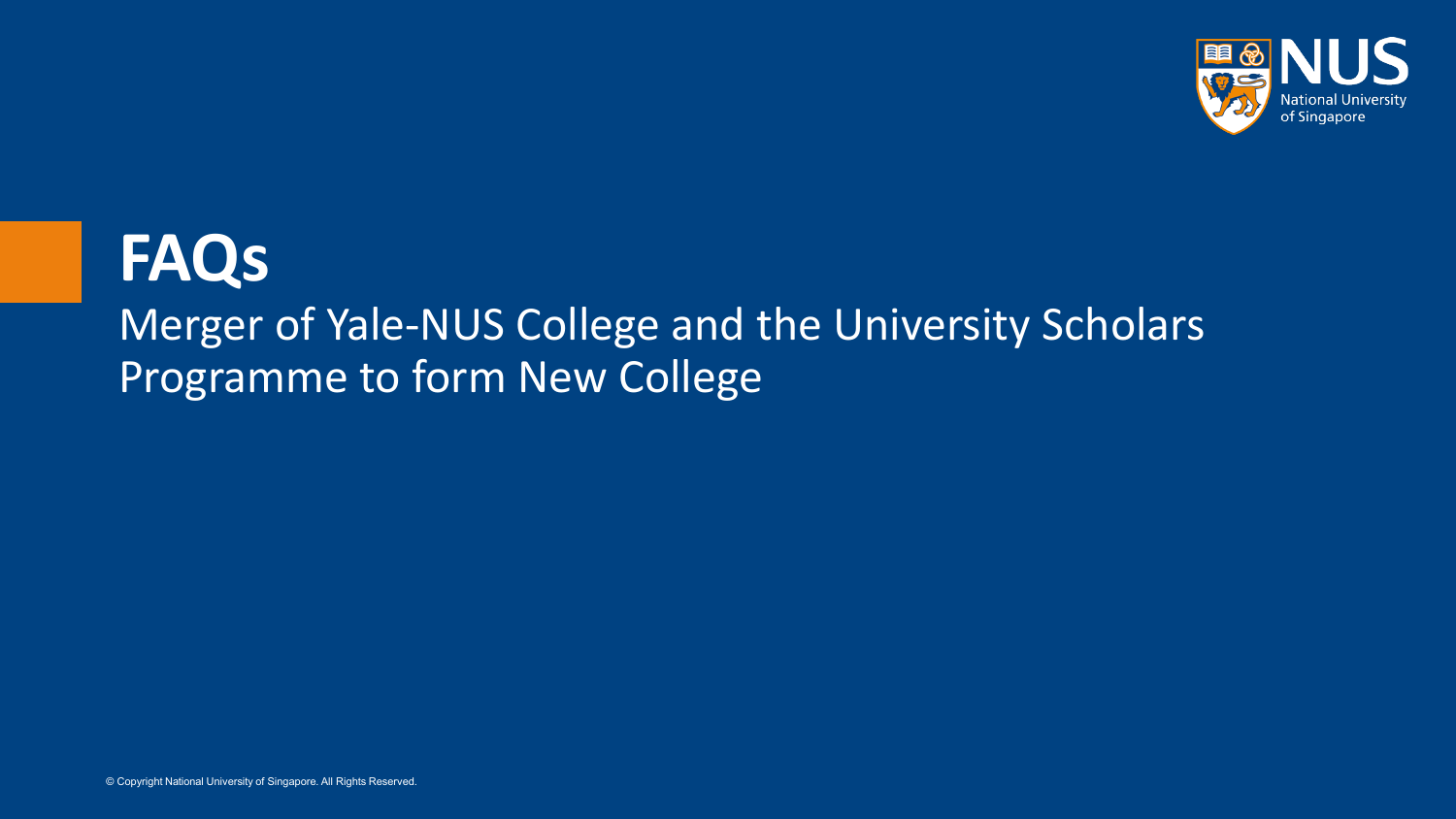# **Key points <sup>01</sup>**

### **A considered decision**

- MOE and NUS Board of Trustees were fully consulted, and are supportive.
- In line with NUS' educational directions of:
	- o academic flexibility for a changing world;
	- o interdisciplinary learning for complex problem solving; and
	- o building strong intellectual foundations through a common curriculum

### **The best way forward for Yale-NUS and USP**

- The New College will offer a broad-based, interdisciplinary education that is inclusive, accessible, and affordable
- Combining the most successful elements of Yale-NUS and USP

### **Continued support and care for Yale-NUS & USP**

- All Yale-NUS and USP staff & students are supported through this transition
- Commitment to a full Yale-NUS academic experience for Yale- NUS students
- Yale-NUS Governing Board has oversight of Yale-NUS until June 2025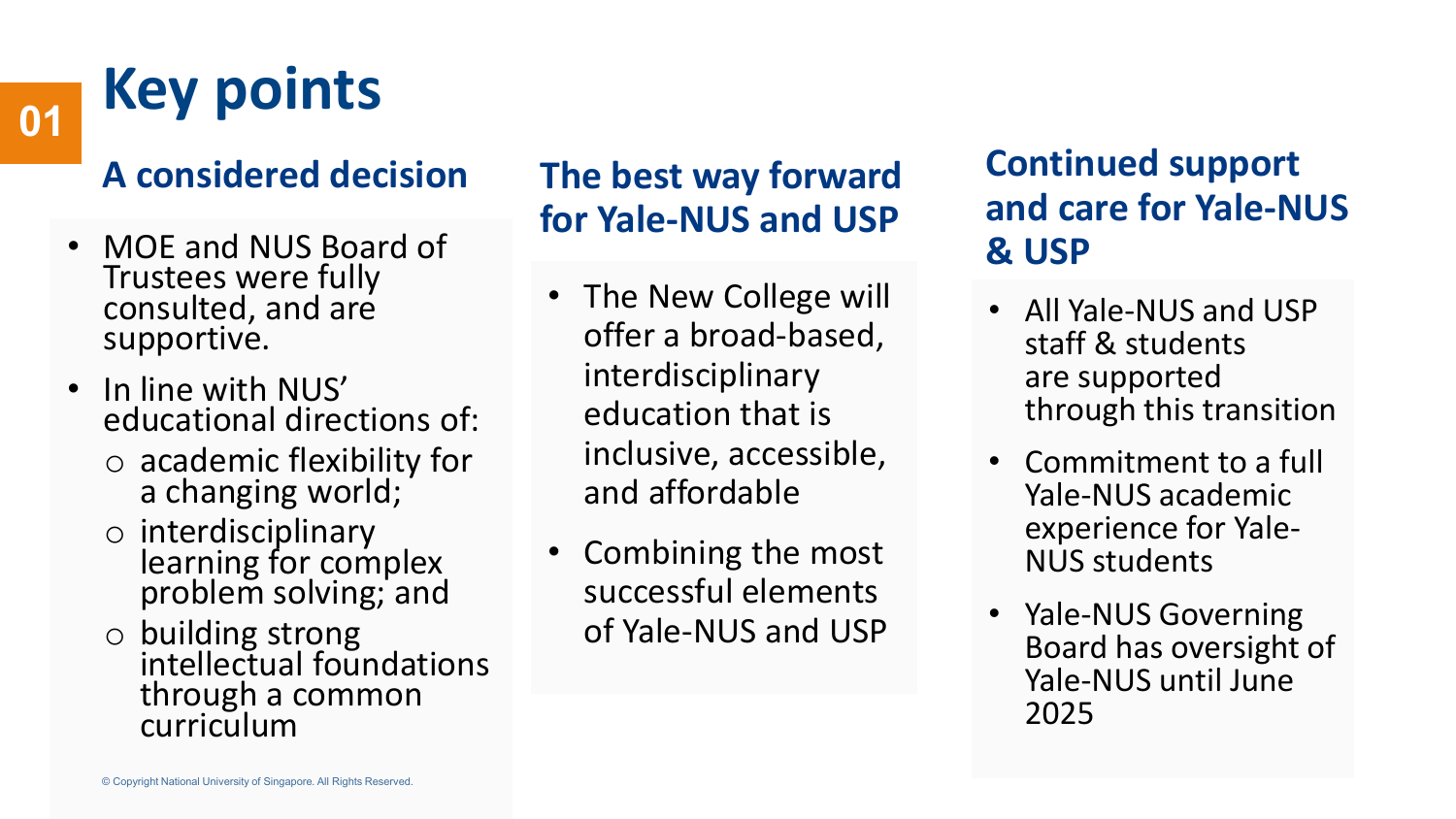### **For Yale-NUS students, from now till June 2025, NUS and Yale-NUS are committed to: <sup>02</sup>**

### **Education Experience Support and services**

- **Full range of Yale-NUS majors and minors**  continue to be offered to all existing Yale-NUS students
- **Full four-year residential living and learning**, and small group learning experience

- **Pastoral care**, including on-campus counselling support
- **Career services** including support for summer research and internships
- Continued **study abroad support**, including access to Yale opportunities.

### **In the future**

• Graduates enjoy status as **NUS alumni and Yale University International Affiliate Alumni**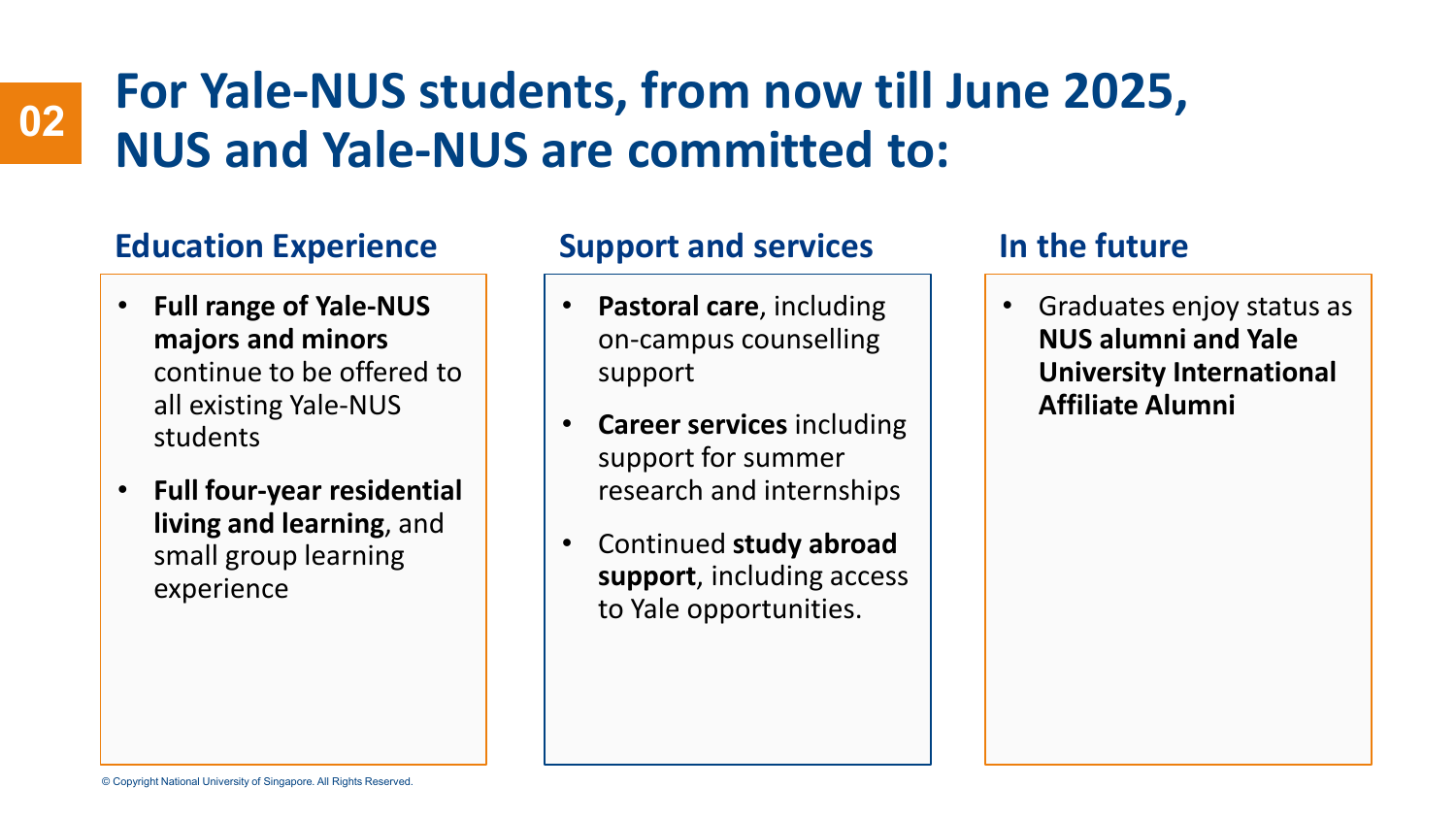### **Smooth transition for USP students 03**

- Current USP students will become part of New College from Academic Year 2022/23
- No disruptions or changes for USP students
	- Some of the existing USP modules will be offered at the New College in AY 2022/23 to allow current USP students to satisfy appropriate graduation requirements
- Look forward to a larger, more diverse residential experience and student life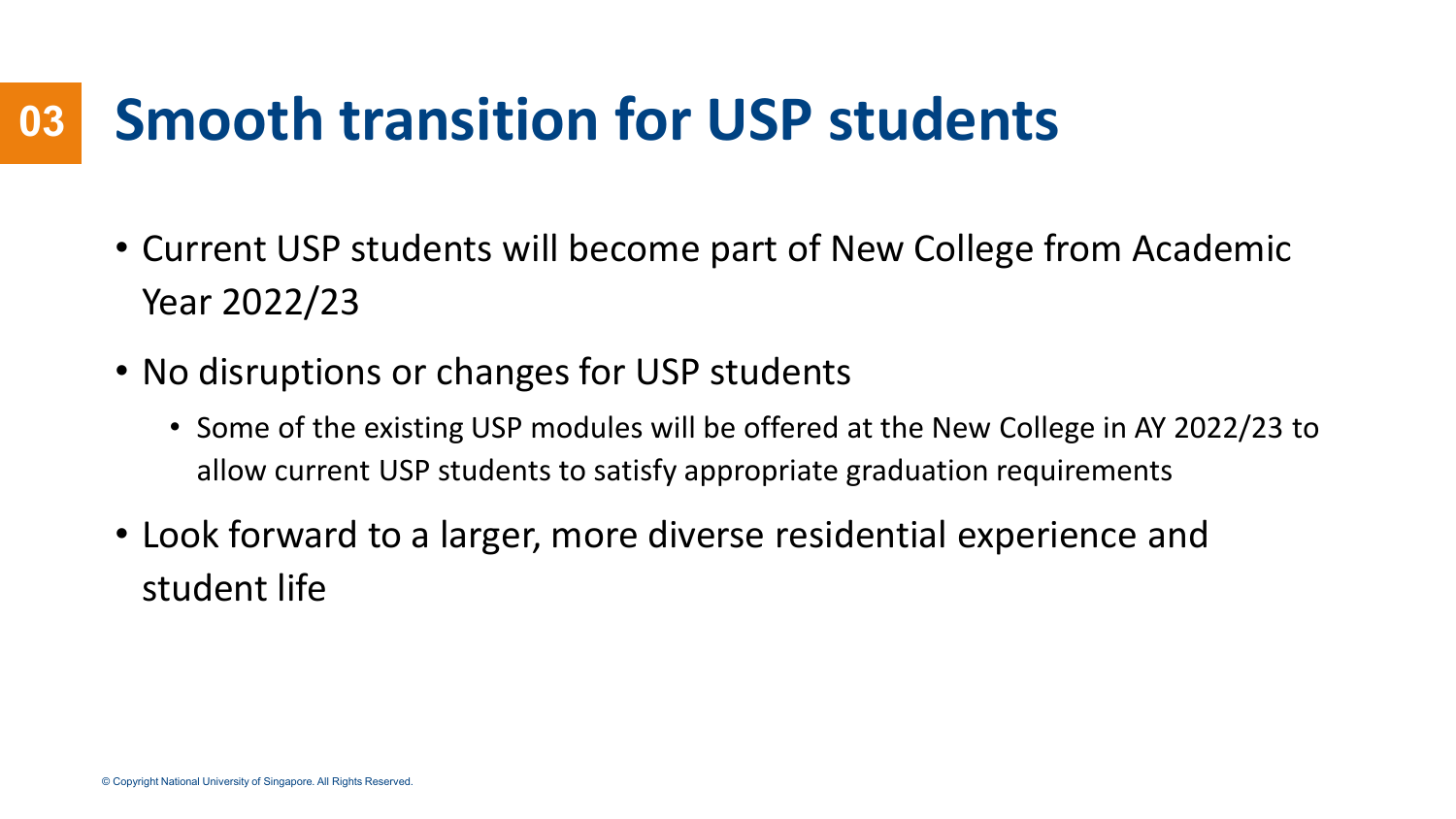### **New College 04**

- **Our commitment to ensure the Yale-NUS academic experience for all Yale-NUS students until June 2025**
- **USP students transit into the New College from Academic Year 2022/23**
- **Features of the New College**
	- **It offers an inclusive, accessible and affordable model of education fully integrated with the NUS ecosystem**
	- **Students read a new broad-based interdisciplinary common curriculum, earn degrees from a home school or faculty, and have access to the full range of majors, second majors and minors across NUS**
	- **Small group teaching, residential life programme and immersive learning where students from Computing, Business, Humanities, Social Sciences, Sciences, Design, Engineering and Law converge, grow and learn in an exciting, diverse and intellectual community**
	- **Not a standalone liberal arts college**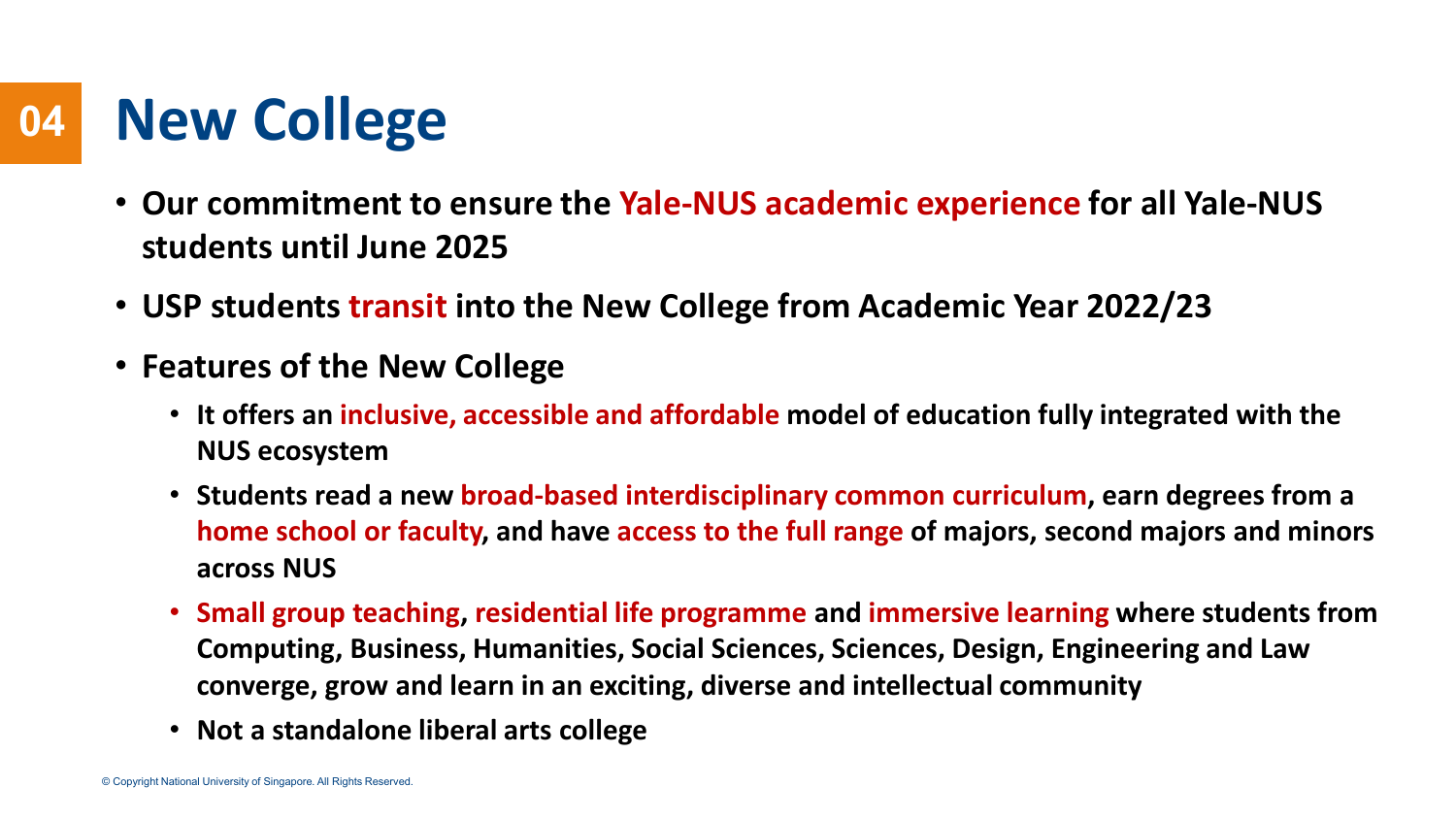

**What are the main reasons driving this announcement?**

- To prepare our students to thrive in a complex and uncertain future
- Educational innovation to impart academic flexibility for a changing world, interdisciplinary learning for complex problem solving, and building strong intellectual foundations for lifelong learning through a common curriculum
- All undergraduate programmes at NUS are moving to align with this framework. The College of Humanities and Sciences, and the College of Design and Engineering have implemented the common curriculum, flexible pathways and interdisciplinarity.
- New College will bring Yale-NUS and USP onboard this framework while combining the best elements of both.
- Yale-NUS and USP have built a strong reputation and are recognised for their high quality programmes. New College builds on the successes of Yale-NUS and the USP from a new position of strength.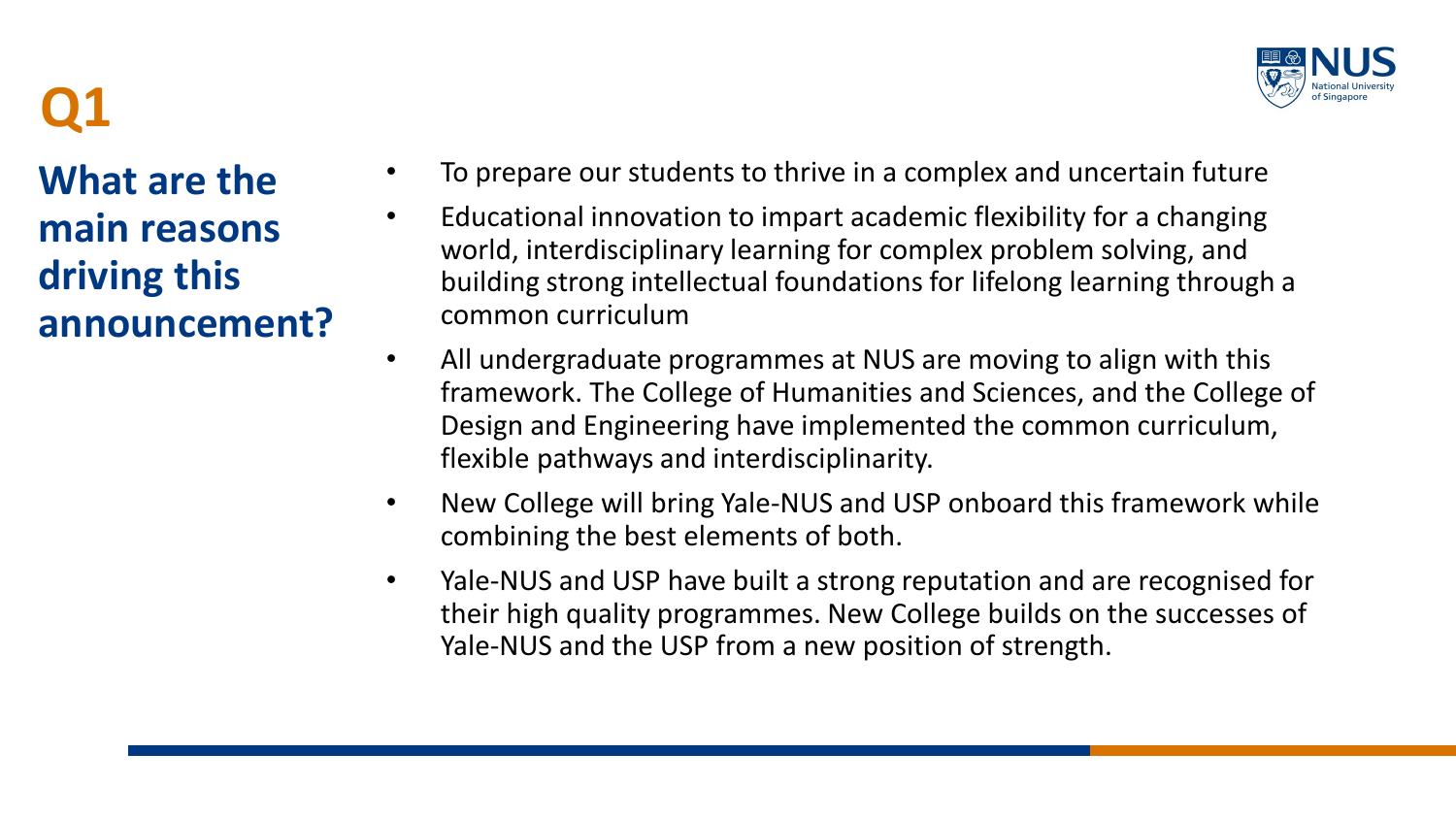

**What other options were considered?**

- **Q2** In 2020, MOE provided around \$48m to Yale-NUS in operating grants. On a per student basis, this is more than double that of a Humanities or Science student in NUS. The premium funding from MOE for Yale-NUS will end in March 2022.
- Despite best efforts, Yale-NUS raised less than S\$80 million of endowed donations, about a quarter of the over S\$300 million target required to build an endowment of around S\$1 billion.
- Continuing status quo is a major challenge for Yale-NUS. The budget deficit is substantial, and will grow with time.
- Financial sustainability will negatively impact the overall quality of Yale-NUS programmes.
- Raising tuition fees and cutting back on financial aid will make the Yale-NUS education more unaffordable and less accessible; the student intake quality will also decline.
- Both Yale-NUS and USP are recognised for their high quality Best time to pivot and position for the future from a position of strength.
- New College is the best way forward in the next stage of growth and progress for Yale-NUS and USP.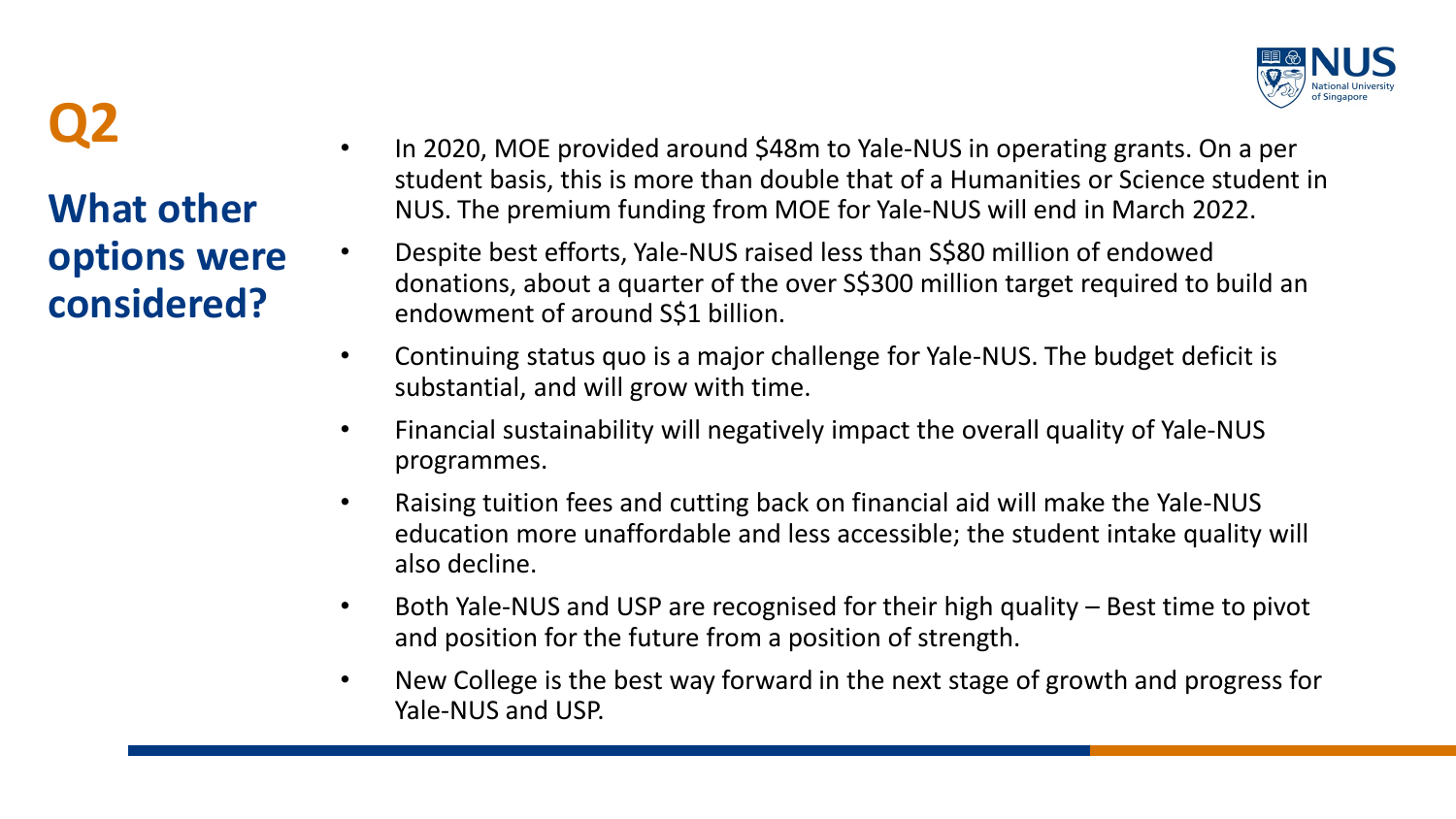

**Was there proper consideration and who were involved in the decision making process?**

- **Q3** The decision was a considered one, made in the interests of NUS as a public university.
	- NUS consulted with the Chair of the NUS Board of Trustees and MOE; all parties are aligned and fully supportive.
	- Yale-NUS management is well aware of the period of premium funding as it is encapsulated as a term of agreement in the establishment of the Yale-NUS College
	- Discussions on the proposed merger were initiated with Yale in early July 2021; and both the Chair of the Yale-NUS Governing Board and President of Yale-NUS were informed immediately after.
	- Both Yale and NUS jointly agreed students who matriculated in AY 2021/22 will be final intake, and the responsible thing to do is to make the announcement ahead of opening of applications for AY 2022/23. This will also allow for maximum time to plan for the transition phase.
	- In early August, NUS Board of Trustees endorsed dissolution of the Yale-NUS partnership, and the formation of New College.
	- Yale-NUS Governing Board endorsed transition plans in late August 2021.
	- Please see timeline for details.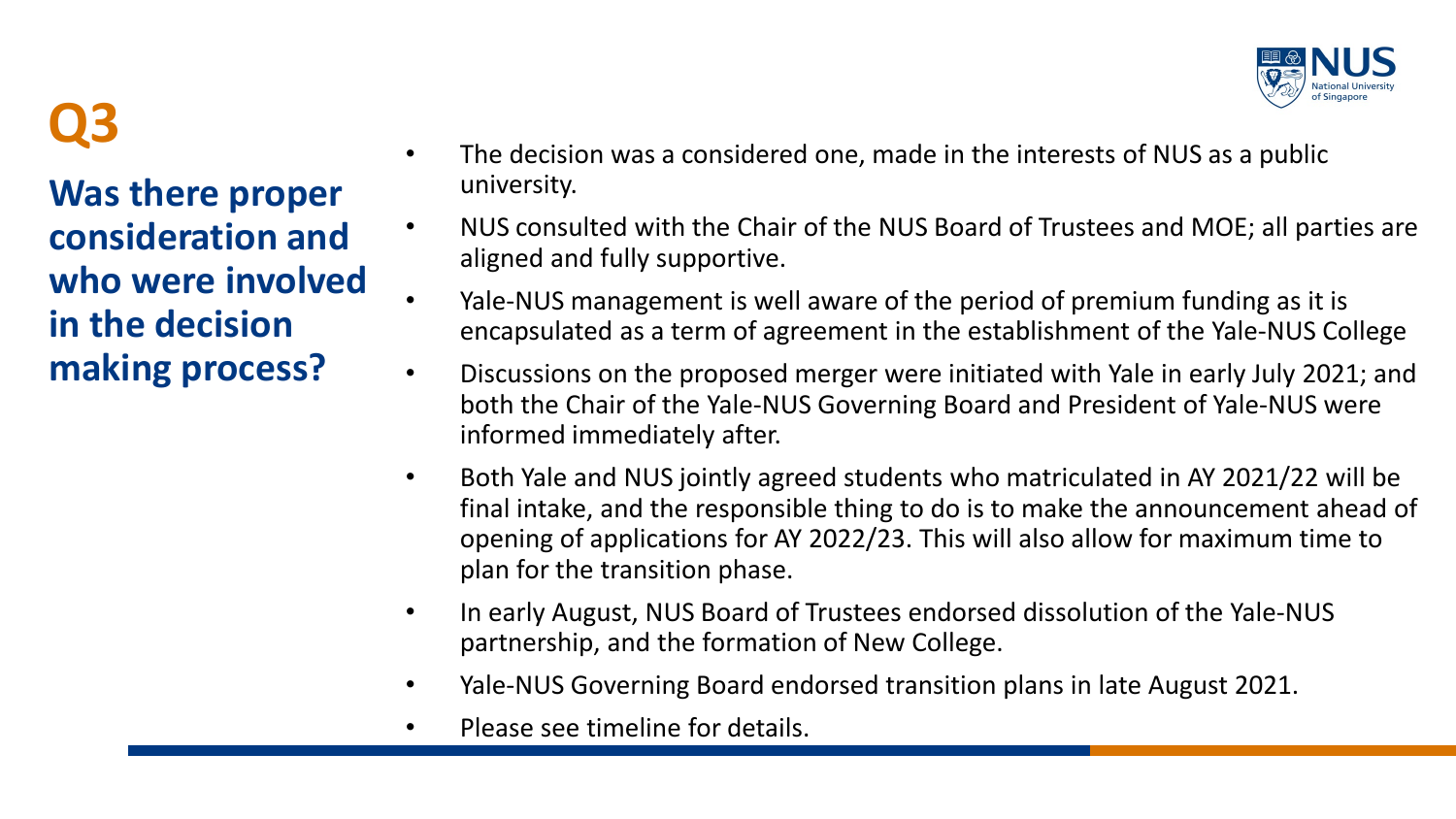

### **Timeline**

| Late June 2021                          | NUS consulted with Chairman of NUS Board of Trustees and MOE, and both parties were<br>supportive of the proposal                 |
|-----------------------------------------|-----------------------------------------------------------------------------------------------------------------------------------|
| Early July 2021                         | NUS formally initiated discussions with Yale on the merger.                                                                       |
|                                         | The Chair of the Yale-NUS Governing board and President of Yale-NUS were informed<br>immediately after.                           |
| Mid July 2021                           | Yale acknowledged NUS' plans, and noted that it was NUS' prerogative under the agreement.                                         |
|                                         | Both agreed that Yale-NUS students who matriculated in AY 2021/22 will be the final cohort.                                       |
|                                         | Joint decision by Yale and NUS for announcement to be made by early September, ahead of<br>opening of applications for AY 2022/23 |
| <b>Mid July to early August</b><br>2021 | <b>Yale-NUS Executive Committee discussed transition plans</b>                                                                    |
| <b>Early August 2021</b>                | NUS Board of Trustees briefed and endorsed the dissolution of partnership and formation of<br><b>New College</b>                  |
| Late August 2021                        | Yale-NUS Governing Board endorsed transition plans                                                                                |
| <b>27 August 2021</b>                   | Announcement of formation of New College                                                                                          |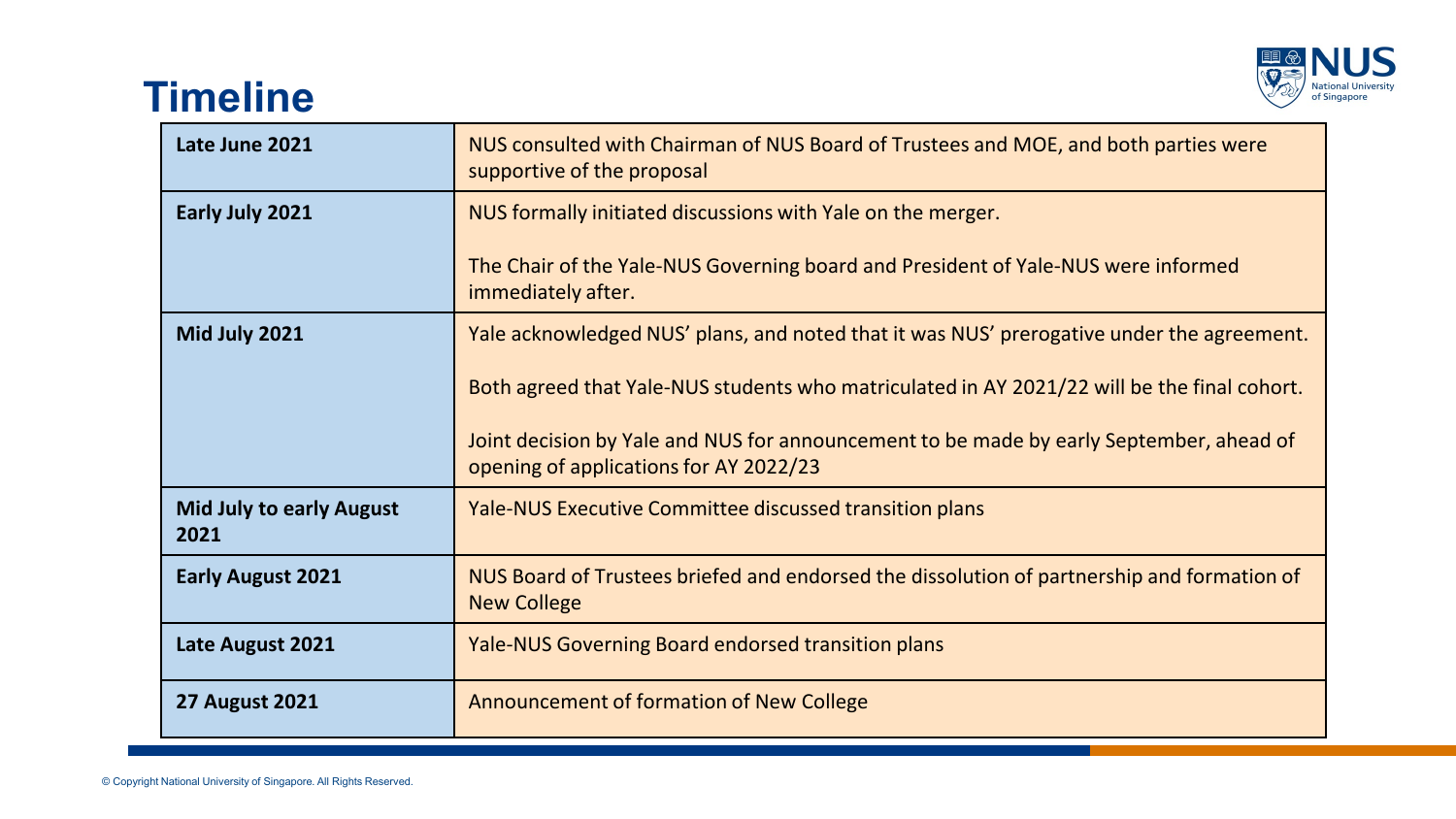

**Why wasn't the announcement for the New College done last December before the A-level students make a decision about universities?**

• NUS initiated discussions with Yale University on New College in July 2021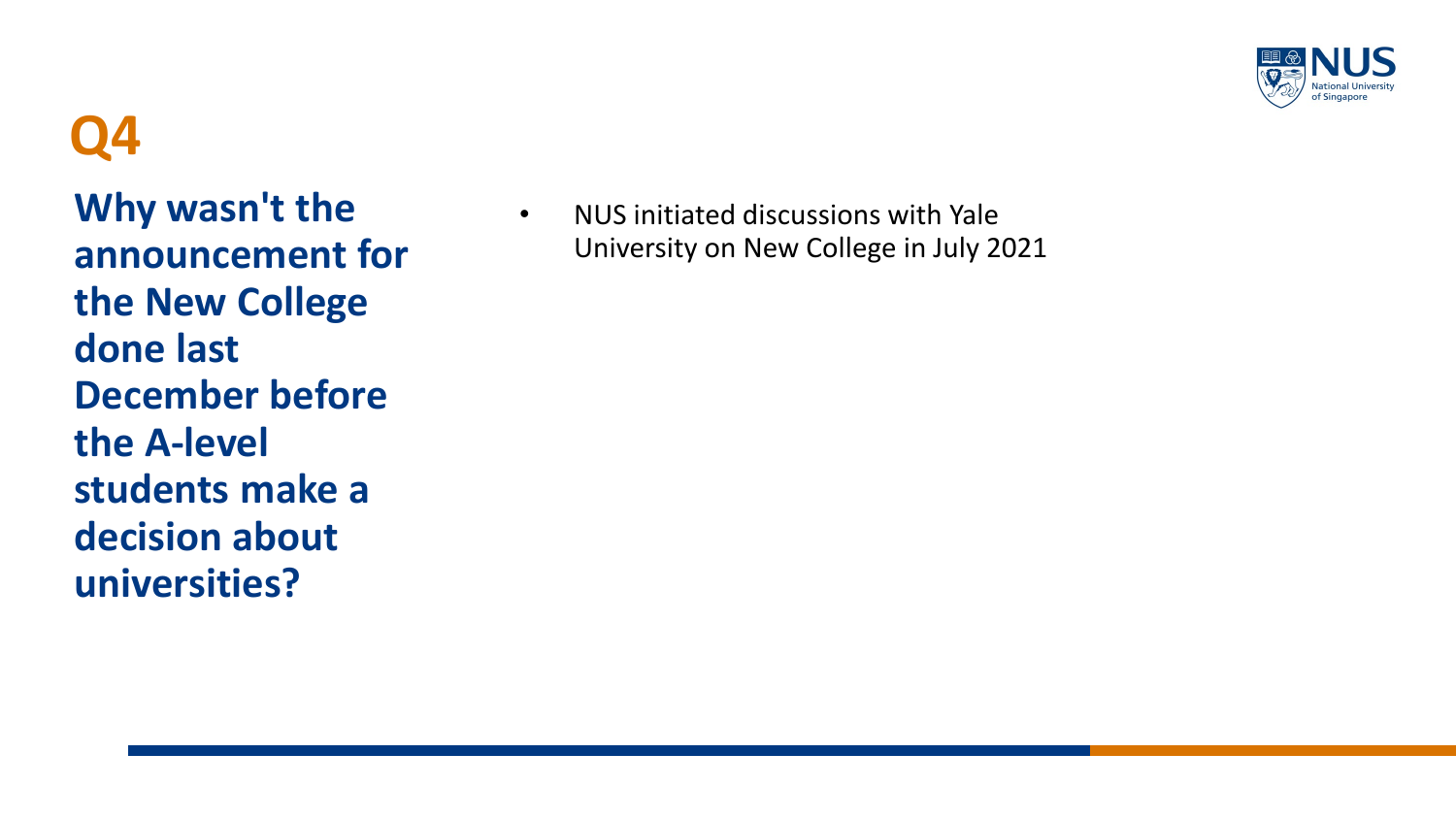

**How will NUS ensure that students from Yale-NUS and USP continue to have the full education experience?**

### **Education Experience Support and services**

- **Full range of Yale-NUS majors and minors**  continue to be offered to all existing Yale-NUS students
- **Full four-year residential living and learning**, and small group learning experience

- **Pastoral care**, including on-campus counselling support
- **Career services** including support for summer research and internships
- Continued **study abroad support**, including access to Yale opportunities.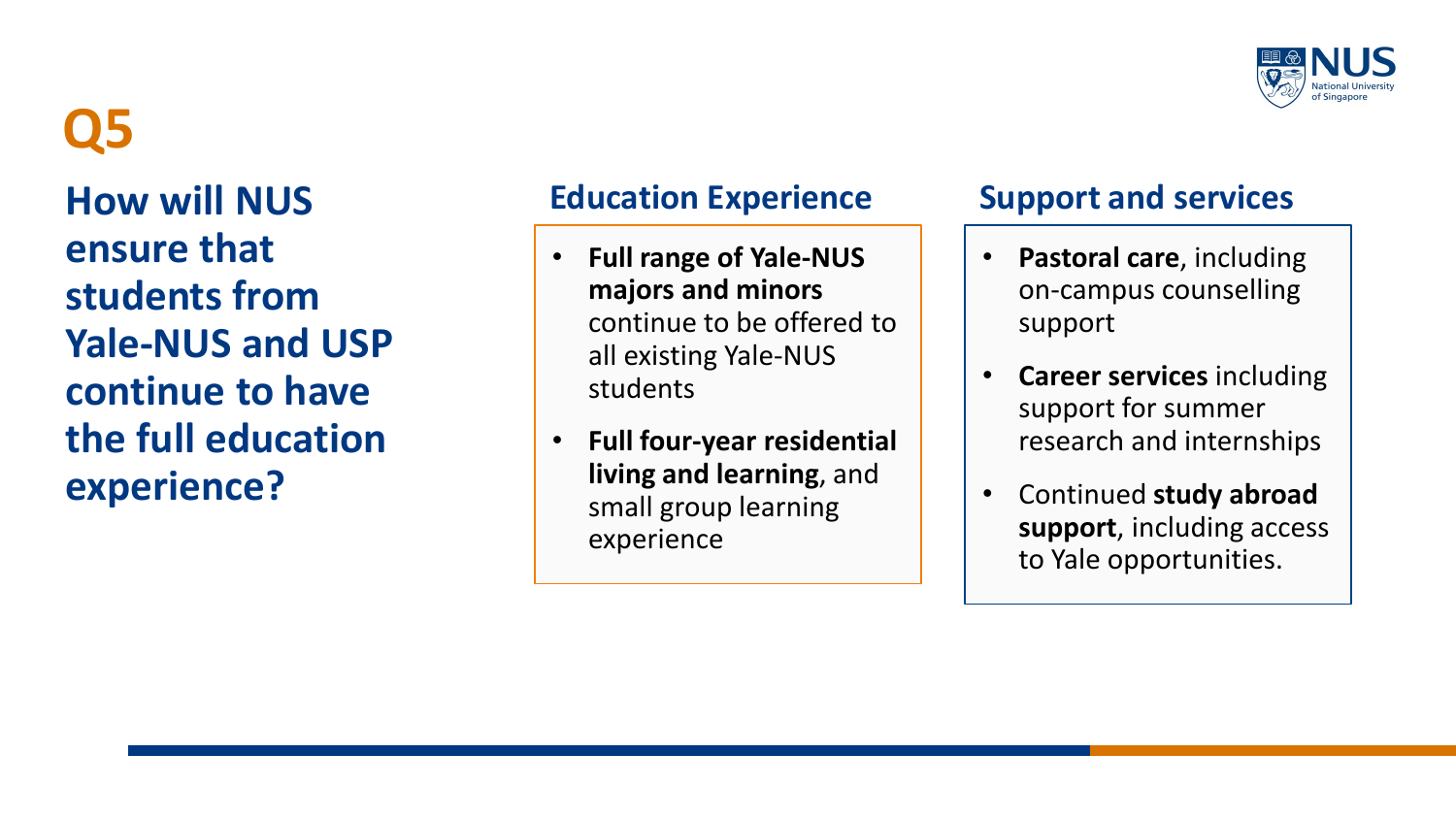**Will small class sizes (in Yale-NUS) change? Will quality of faculty diminish? What strategies do you have in place to retain and motivate faculty and staff ?**

- Yale-NUS is committed to keep to its current class sizes
- Yale-NUS will ensure that its academic programmes are delivered by high quality faculty
- Yale-NUS would be supported by the 1,600 strong tenure track faculty of NUS, many of whom are amongst the world's top academics in their fields
- There are many outstanding NUS faculty who are competent, have experience and are passionate about engaging in small group and seminar-style teaching.

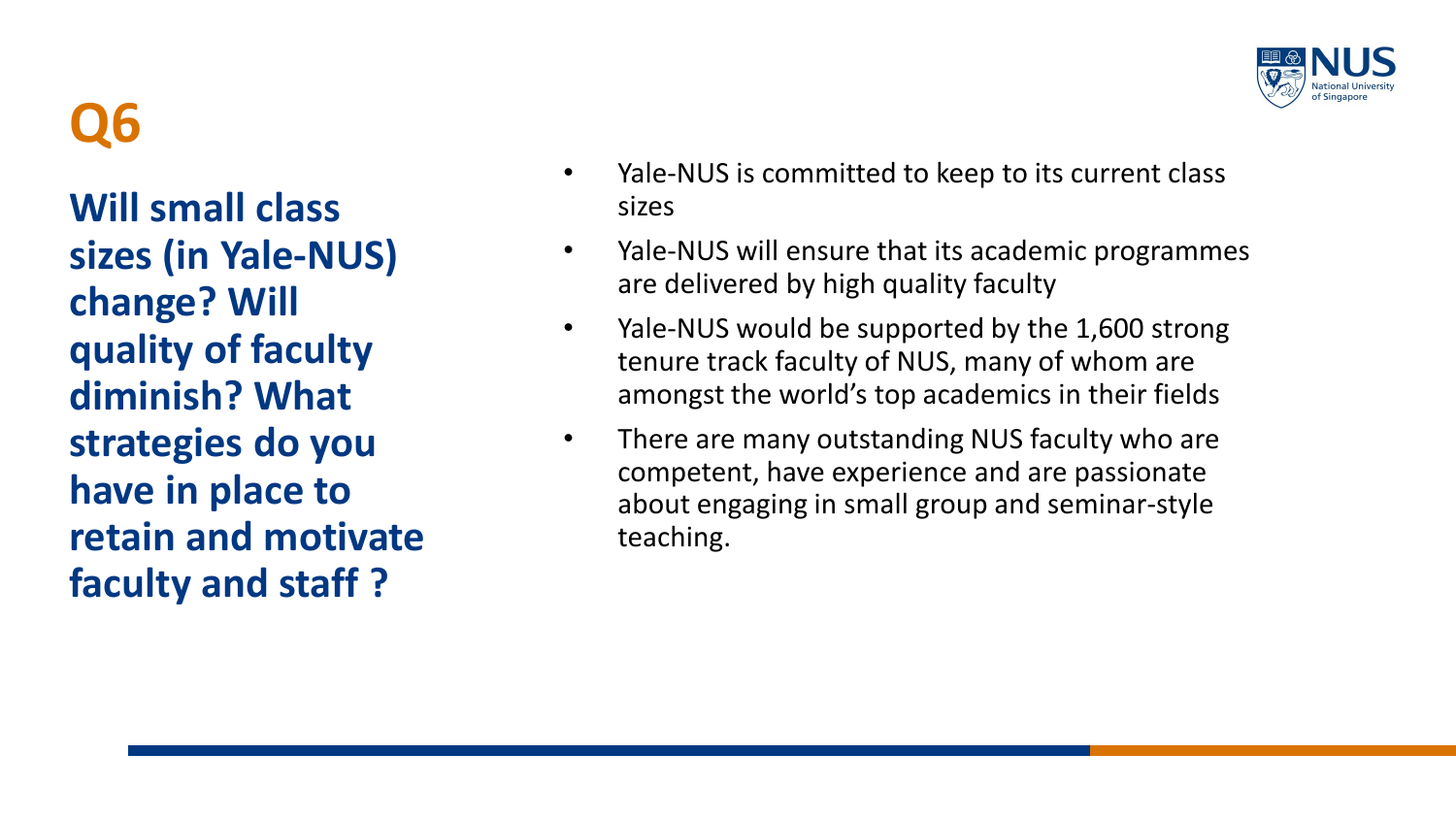**Will the 14 majors available in Yale-NUS be available in the New College? How about Yale-NUS deferred matriculants?**

- New College is not a standalone liberal arts college.
- New College does not offer major studies.
- New College offers a new interdisciplinary common curriculum where students from more than 50 majors can come together to engage in interdisciplinary, immersive learning.
- Deferred matriculants, who were earlier offered a place at Yale-NUS College, will automatically be offered admission to the New College and the College of Humanities and Sciences.
- For other degree programmes, Yale-NUS and NUS will facilitate their applications.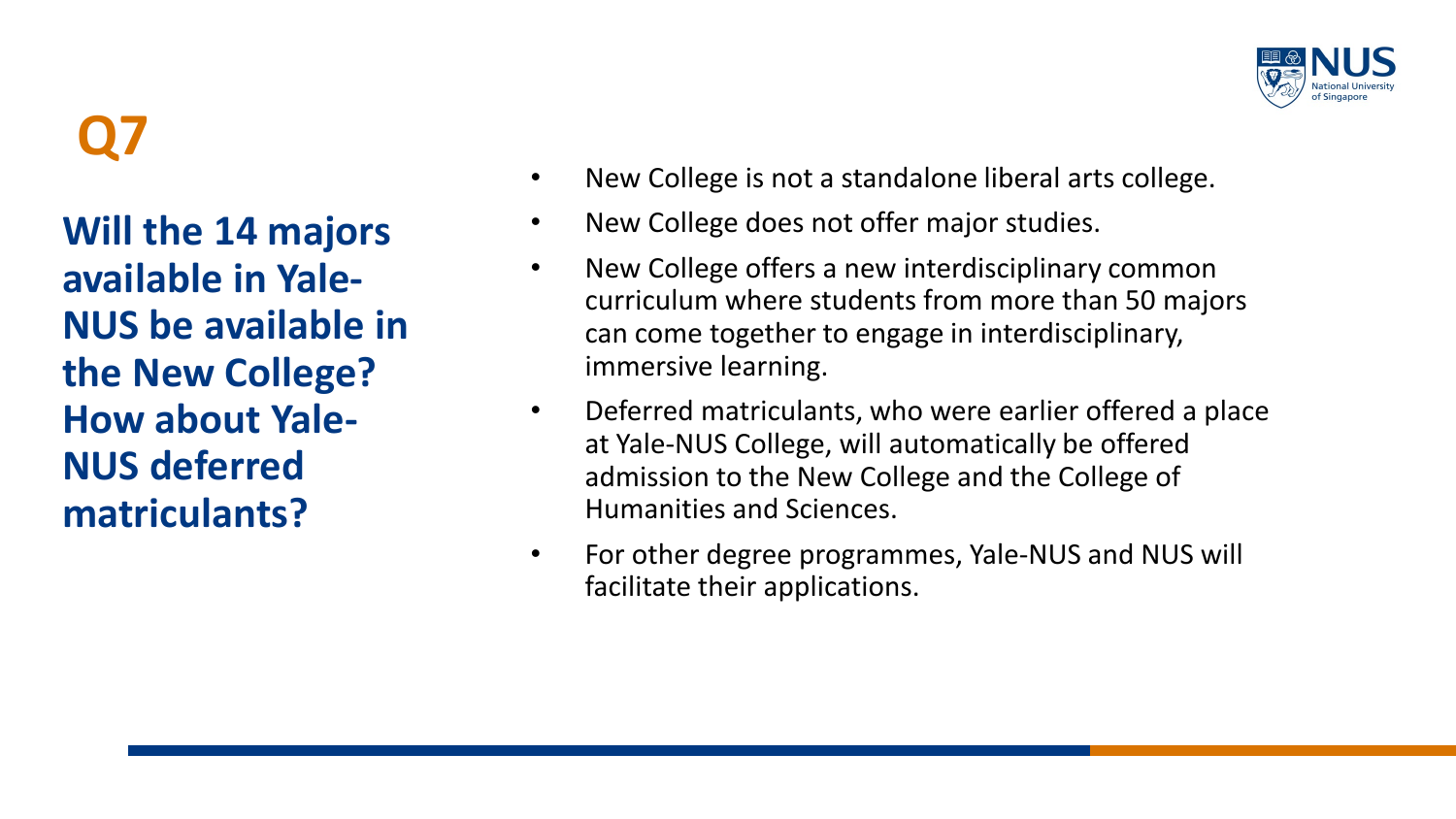

**Will Yale-NUS resources and facilities be shared with New College/NUS? How would this impact the Yale-NUS community?**

- Yale-NUS students can be assured that they will continue to have the amenities, student services and student-to-staff ratios that they currently enjoy
- New College will share facilities with Yale-NUS from AY2022
- Details are being worked out by the New College Planning Committee.
- Students and faculty from Yale-NUS and USP will be represented on the New College Planning Committee and relevant working groups.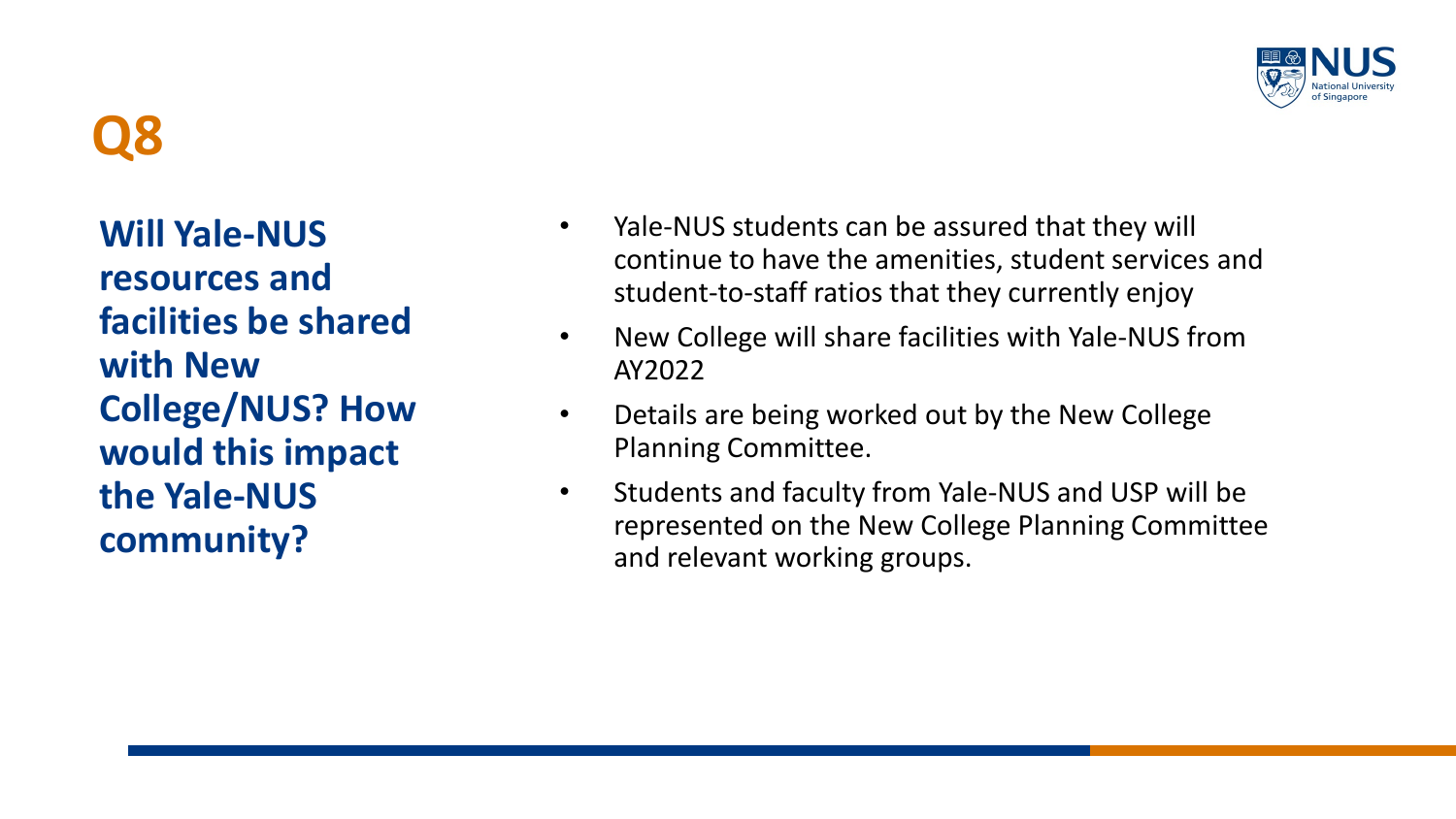

**Will there be any impact to fees for both Yale -NUS and USP students?**

- There are no changes to the tuition fee structure for Yale -NUS or USP students.
- New College room and boarding fees are being worked out by the New College Planning Committee.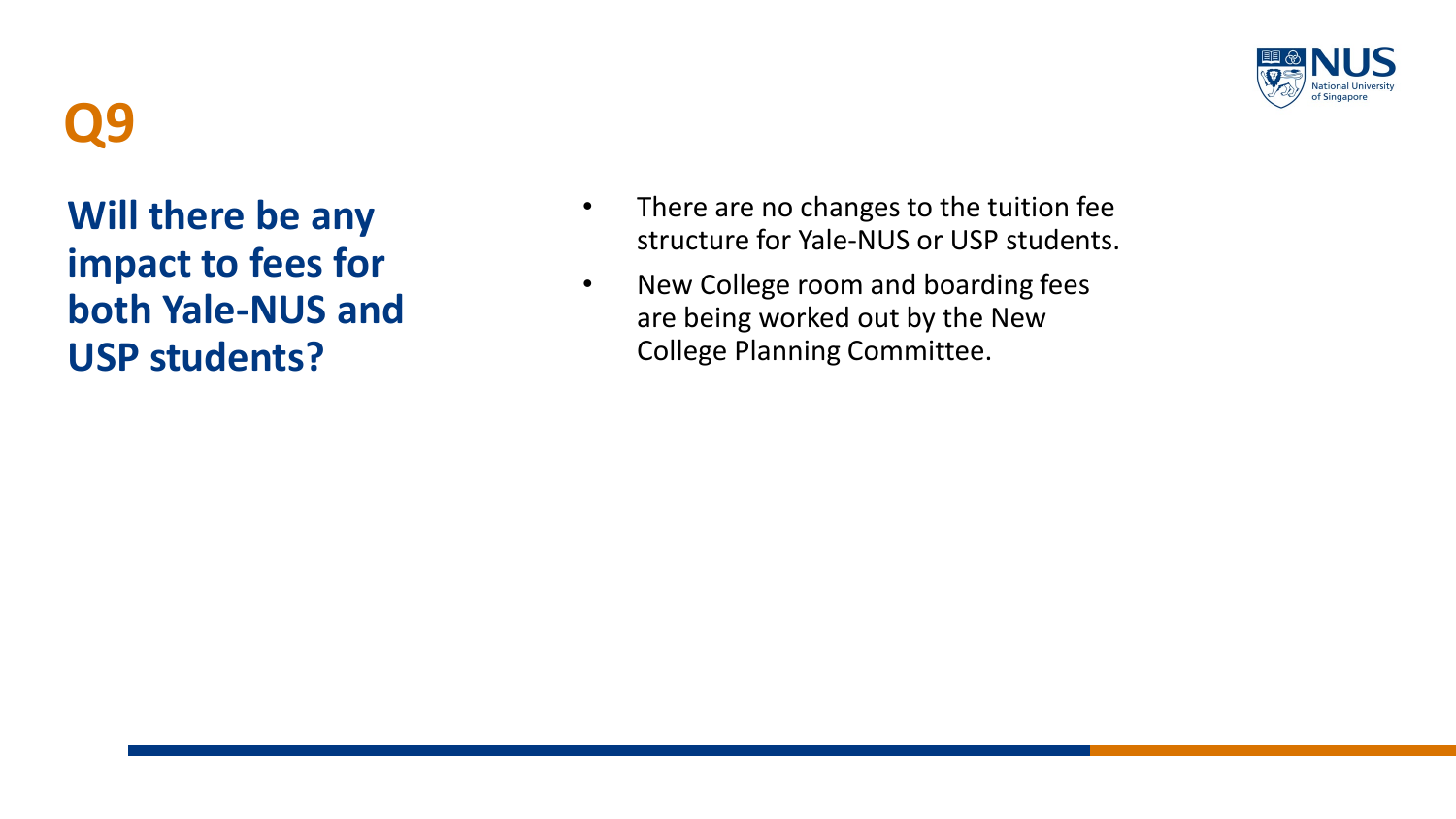

**What will the level of integration between the Yale-NUS and USP groups look like over the next 4 years?**

- New College Planning Committee will look into residential and student life programmes.
- Students and faculty from Yale-NUS and USP will be represented on the New College Planning Committee and relevant working groups.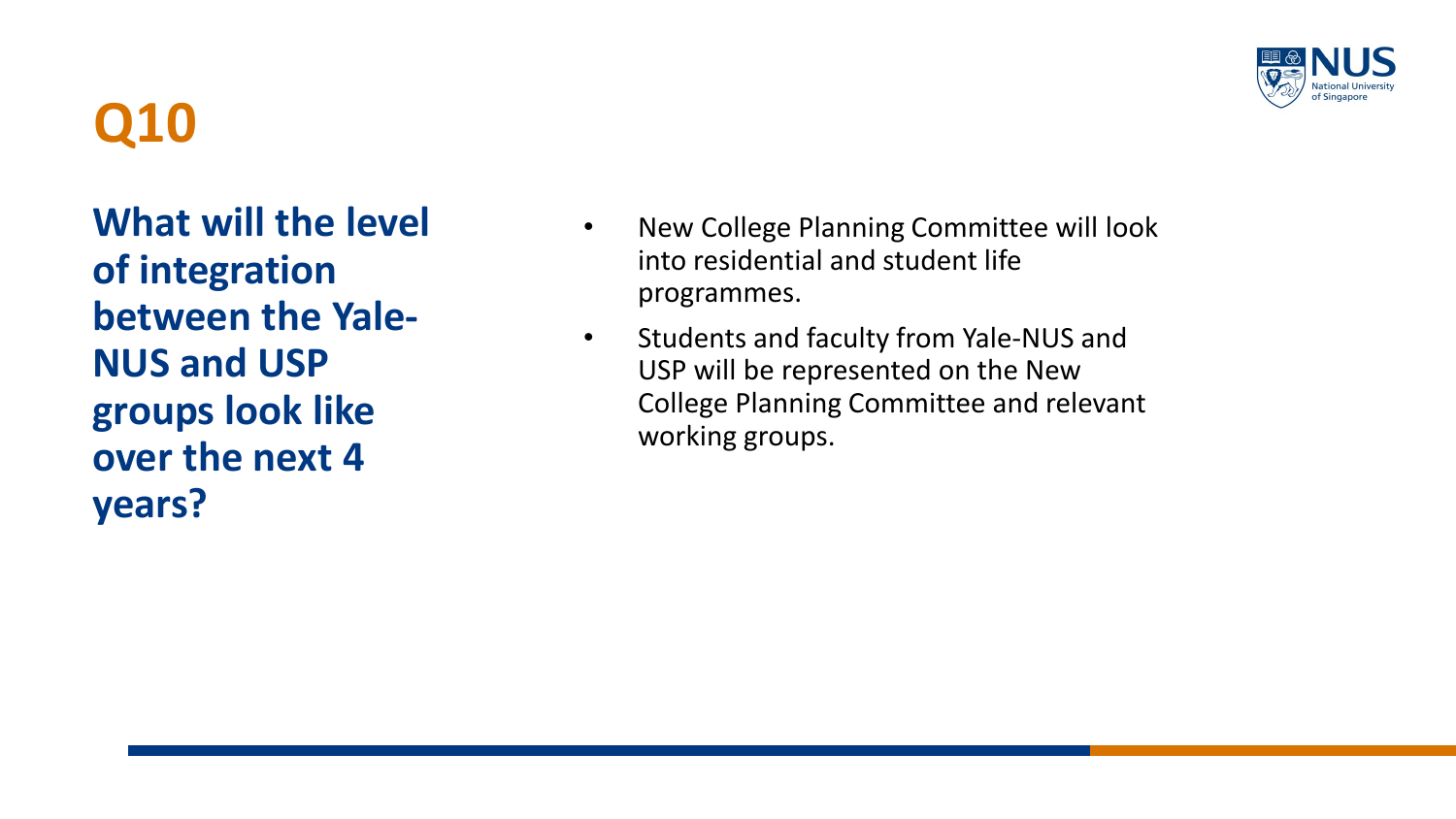

**Will CIPE be terminated with the closure of Yale-NUS? What replacement would be provided for students and alumni?**

- CIPE functions will be overseen by Yale-NUS Dean of Student and these functions will continue to June 2025
- The career support services offered by the NUS Centre for Future-ready Graduates (CFG) are open to all NUS students and alumni
- Yale-NUS graduates can access CFG's service offerings, just like all NUS students and alumni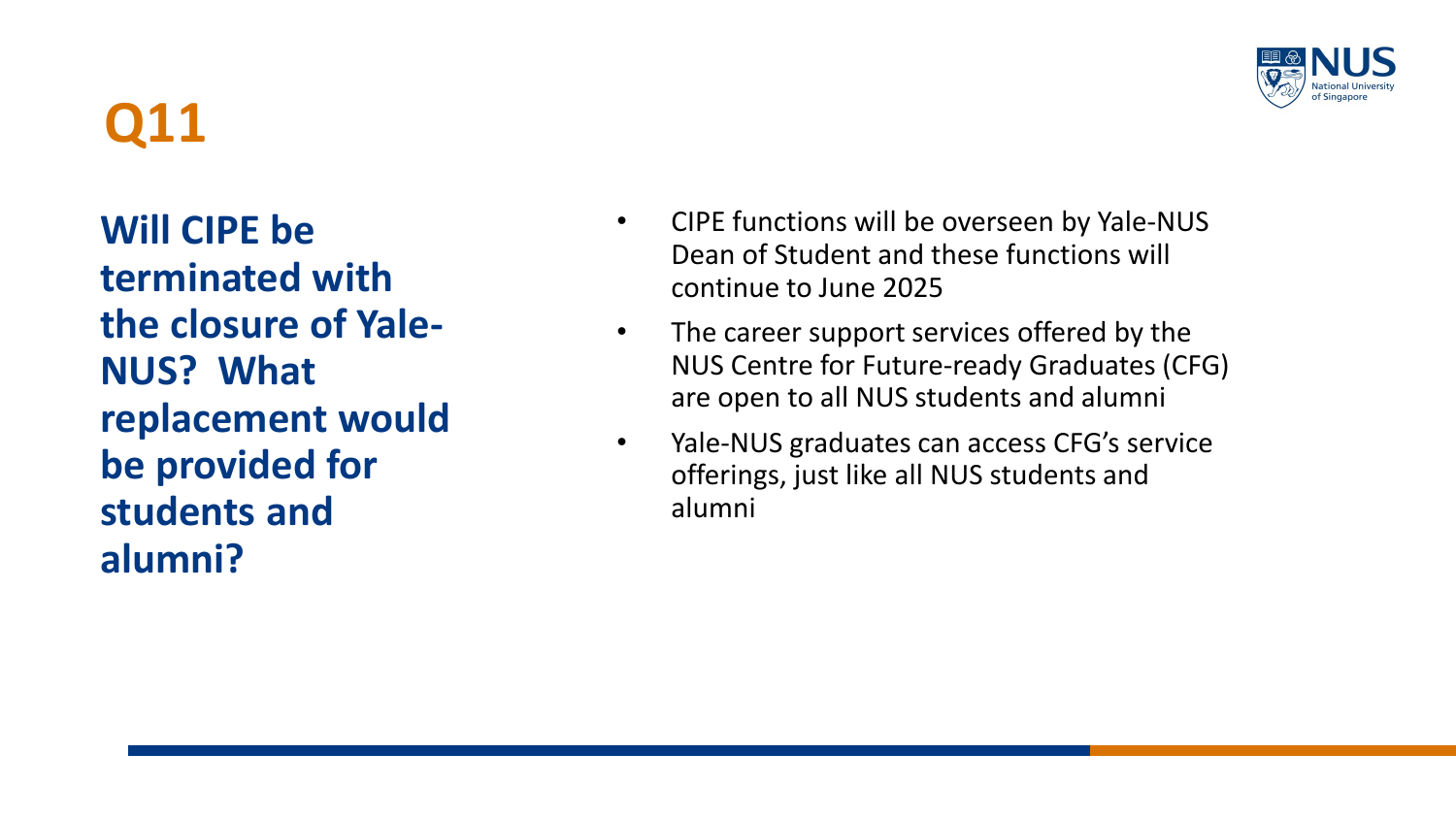**Have extra resources been allocated to ensure the welfare and psychological wellbeing of students?** 



- NUS has been investing and beefing up resources in this area – such as active hiring of counsellors and psychologists – to look after the mental wellness of the NUS community.
- Yale-NUS or USP students may approach Dean of Students or residential fellows for assistance.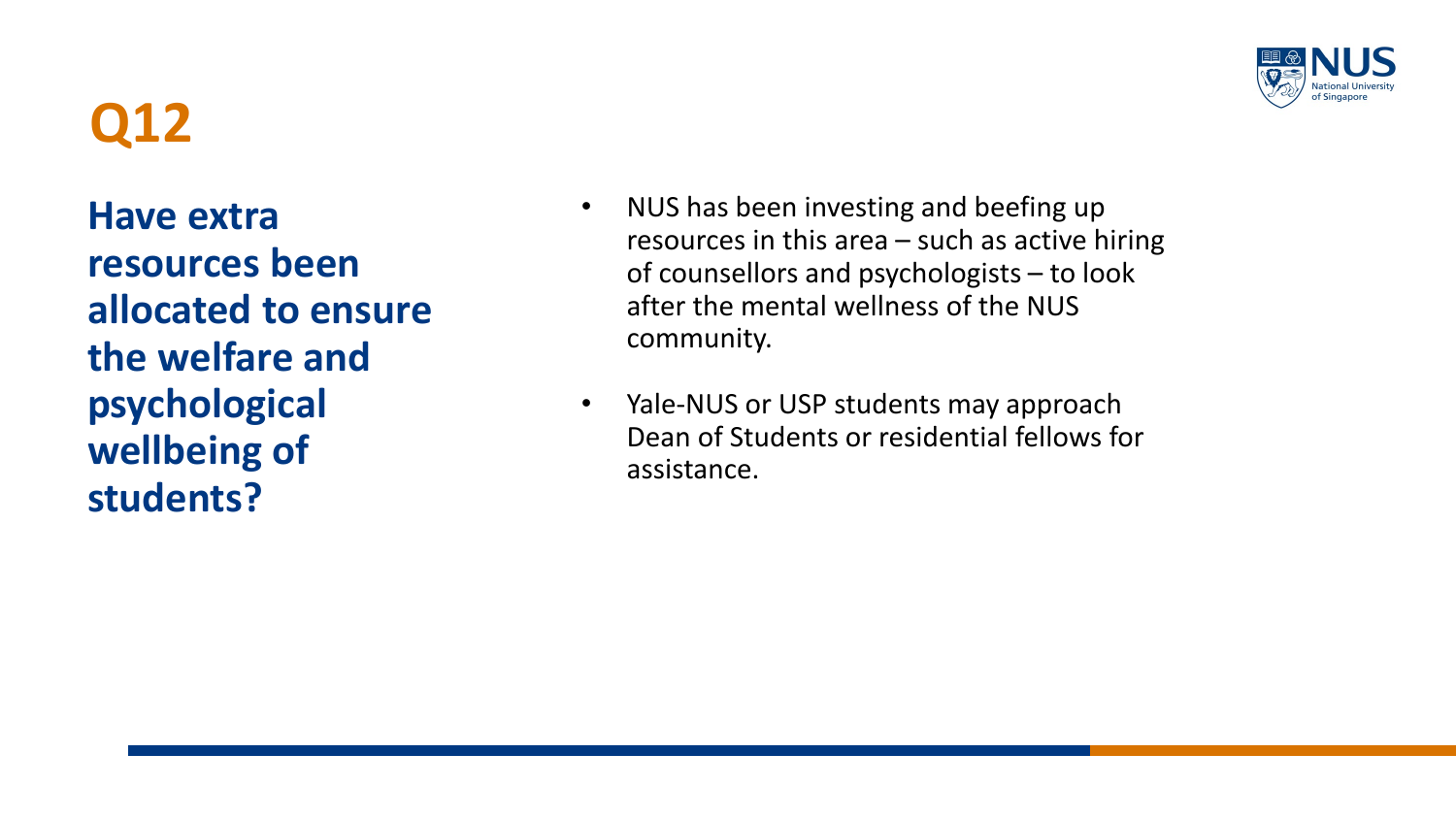**Any support for Yale-NUS double degree students who graduate only in 2026?**



- Support is in place for Yale-NUS students who will graduate after 2025 because of double degree programme, or gap semester/year.
- Arrangements will be made to ensure they have residency on campus after 2025, as well as access to take the wider range of courses available in NUS.
- All will be able to graduate with the Yale-NUS degree awarded by NUS, similar to their predecessors.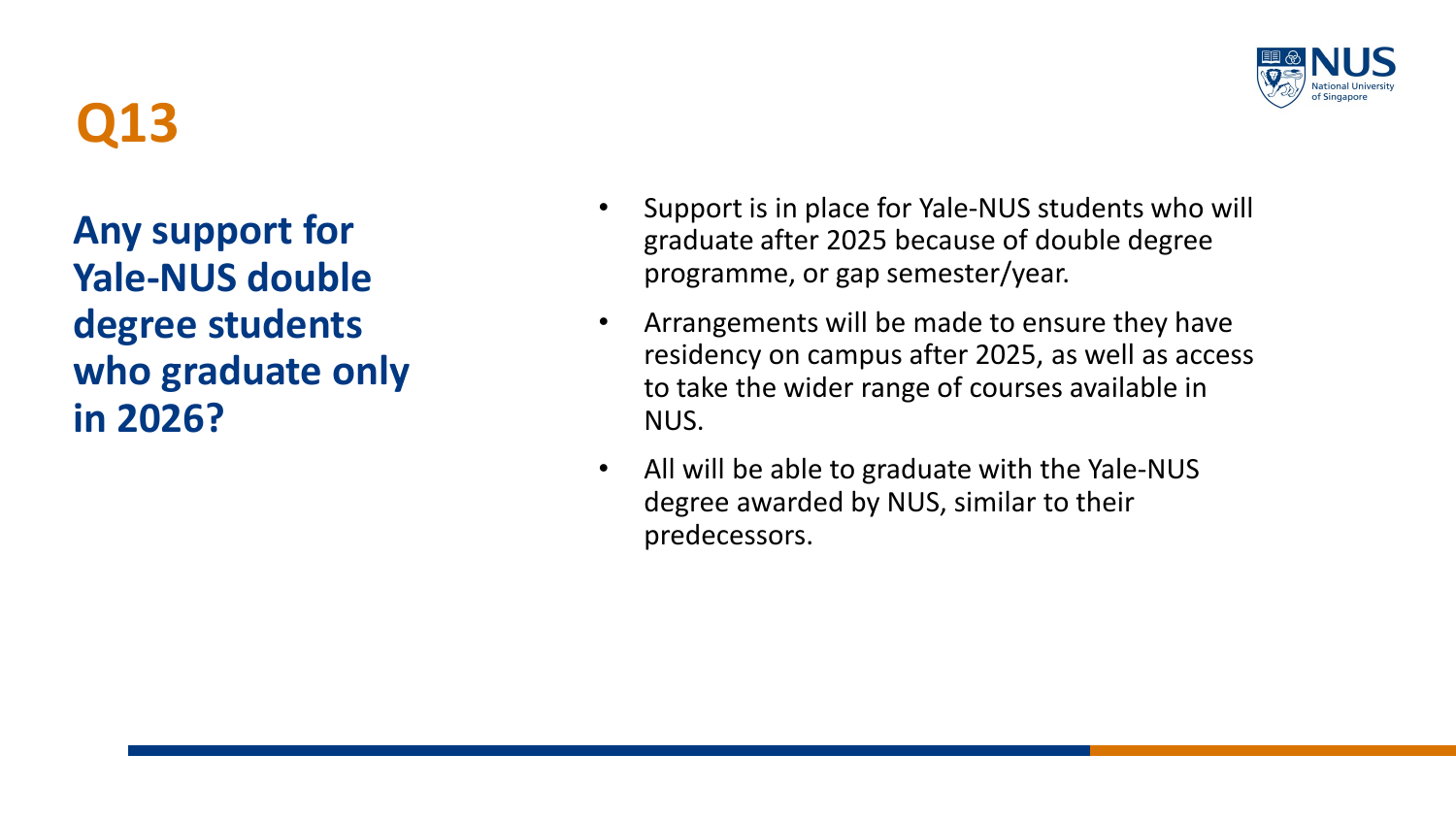

**Any support for Yale-NUS students who wish to explore a transfer out of the college?**

- We hope current Yale-NUS students will choose to stay on and complete their studies. We are committed to providing them with the Yale-NUS academic experience until June 2025.
- The Admissions team at Yale-NUS will provide advice and support for students who wish to explore transfers to other degree programmes, within NUS or to other Autonomous Universities.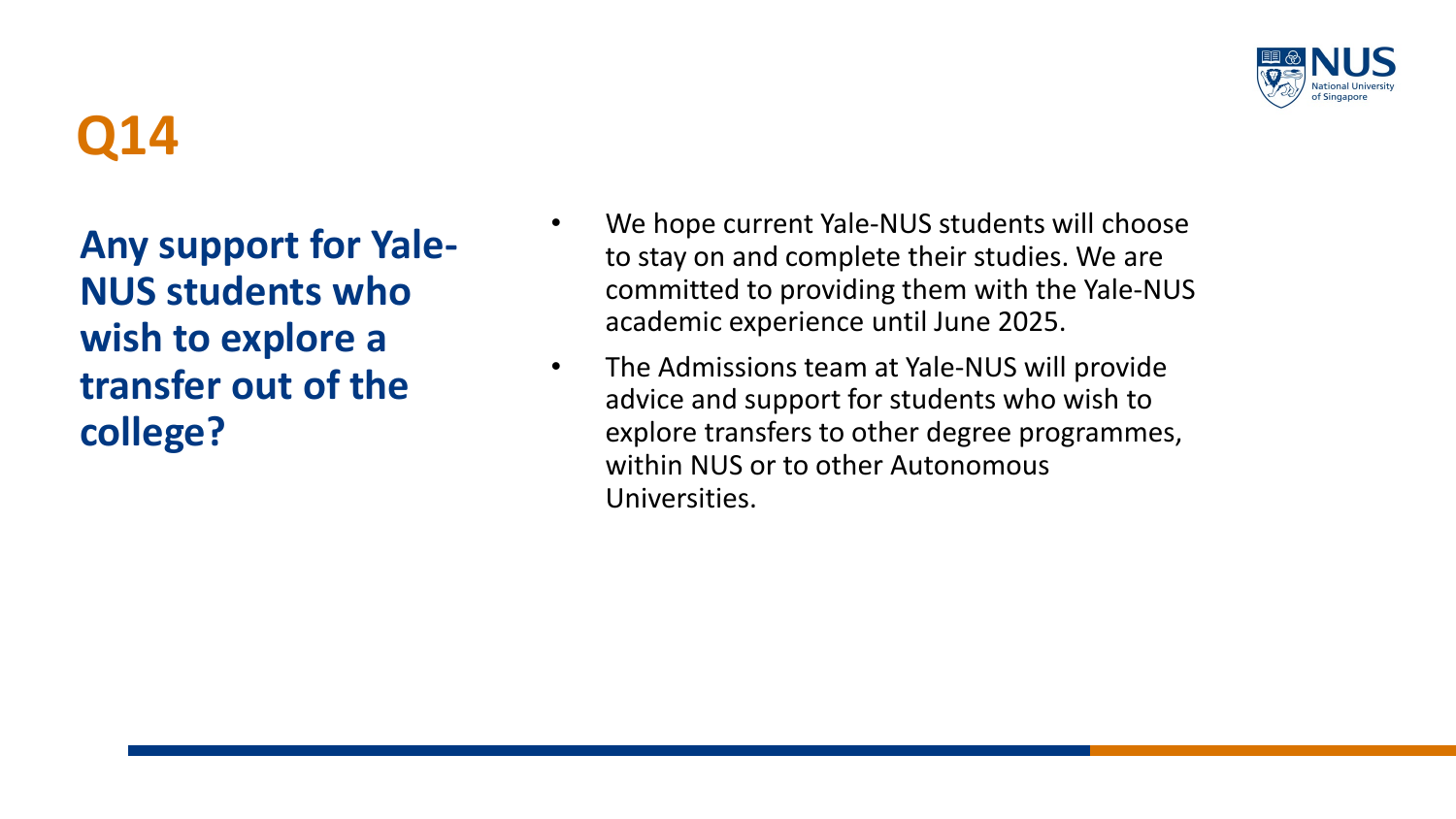

**Does NUS not see a place for liberal arts education? Will the New College be a Liberal Arts College?**

- The New College is not a liberal arts college in that it is not a standalone college which awards its own degrees and majors.
- Elements of a broad-based interdisciplinary education will be found in the New College. These include residential living and learning, small class sizes, and a broad-based interdisciplinary common curriculum, which is more interdisciplinary than what is usually found in core curriculums in other universities.
- NUS is innovating and adapting its educational model, shaping it for our operating context and in line with our educational mission and directions.
- There are two broad funding models for US liberal arts colleges funded by endowment or tuition fees (or both). In ensuring tuition fees are accessible, Yale-NUS chose the endowment approach, in part due to the generous matching and seed funding by the Singapore government.
- Despite best efforts, Yale-NUS raised less than S\$80 million of endowed donations, about a quarter of the over S\$300 million target required to build an endowment of around S\$1 billion.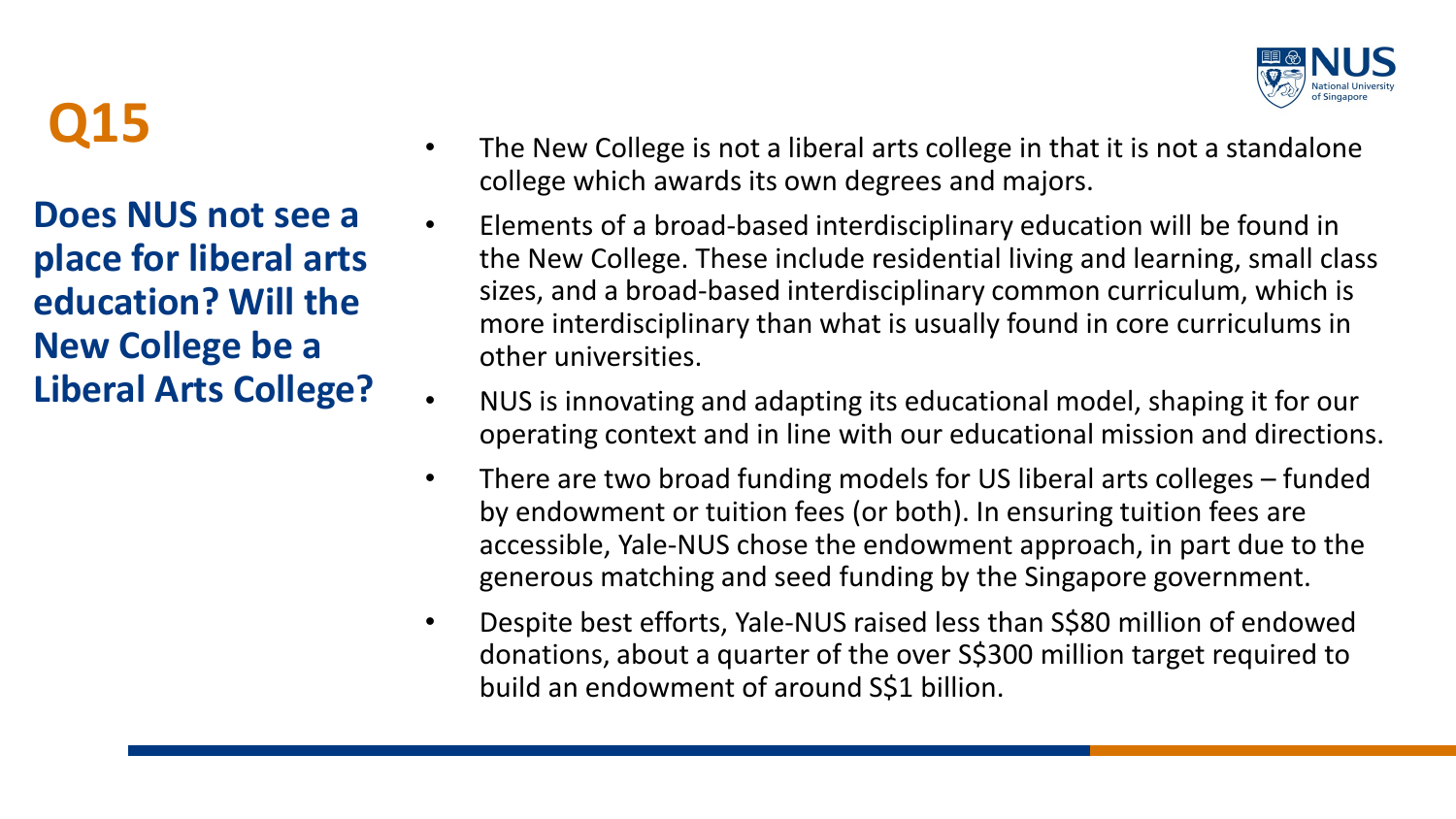

**If the merger was to democratise liberal arts education, how does this tie in with the need for more students to pursue a STEM education instead?**

- New College students will come from over 50 different majors, from across 7 schools and faculties
- New College will admit 500 students in AY2022, with the possibility of ramping up intake in future years.
- From 2025, New College will have up to 1,600 accommodation spaces